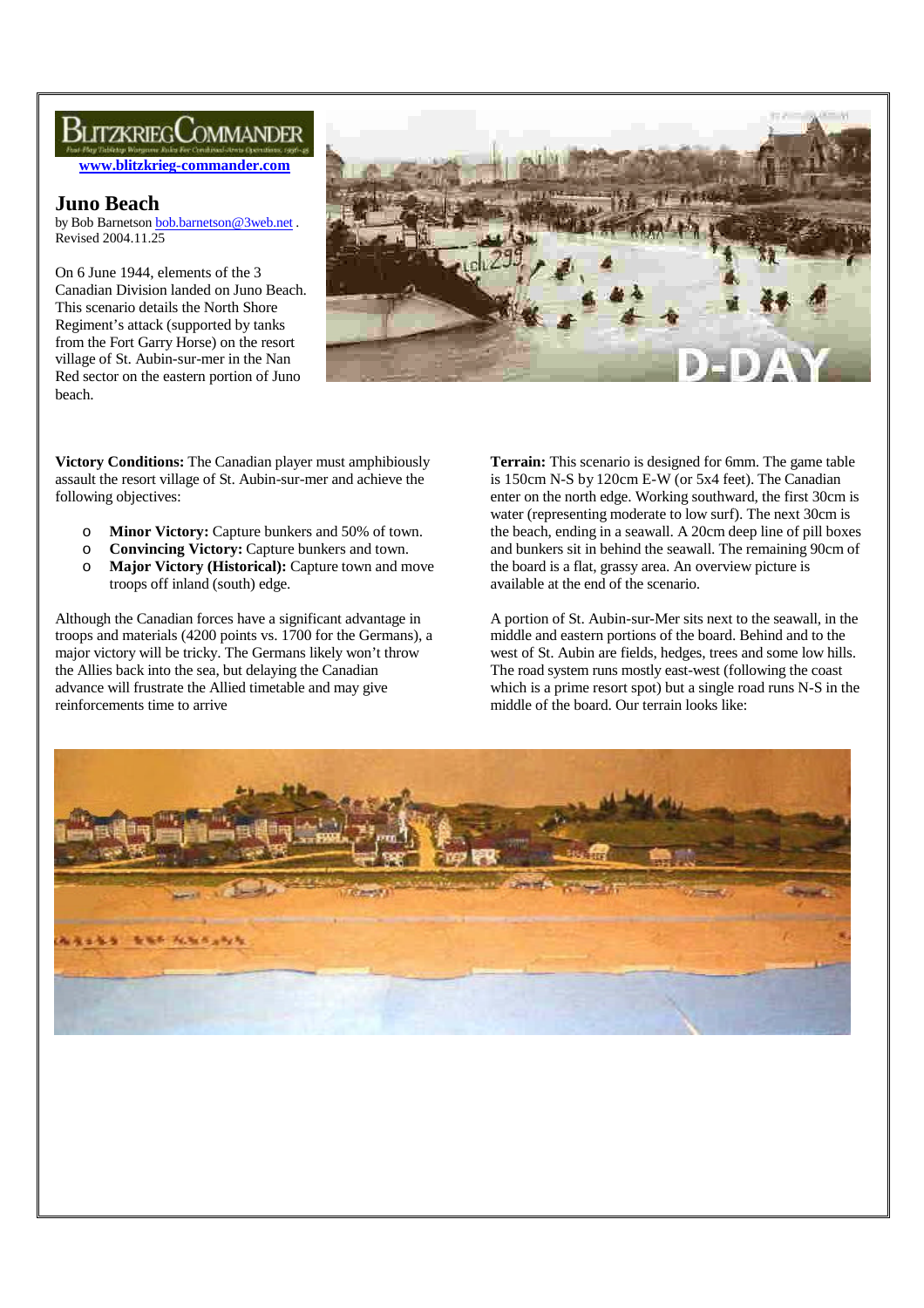

The German troops of the 716 th Infantry Division were second -rate but fought well while in fortified positions. The Command rolls for the CO is 9 and the HQ/FO is 8. Troops in the shoreline bunkers, trenches or tunnels (see below) have access to communication facilities and, if the C O/HQ is also in these facilities, ignore the 20cm command radius penalties. The German units comprise:

| 1 CO, 2 HOs, 2 FOs                       | 6 MGs   |
|------------------------------------------|---------|
| $1st$ Platoon (3 squads, 1 MG, 1 mortar) | 288m    |
| $2nd$ Platoon (3 squads, 1 MG, 1 mortar) | 3 75m   |
| $3rd$ Platoon (3 squads, 1 MG, 1 mortar) | 1 truck |

 $2.88$ mm ATGs 3 75mm ATGs 1 truck and 2 Sdkfz 222 armoured cars

The German player has 2 units of 105mm artillery available on any turn when rolling a 1 or 2 on a 1d6. Normal FO rolls are still required.

Starting on turn 6, roll 1d6. Reinforcements arrive on a 6 with the required number dropping 1 per turn thereafter. If reinforcements arrive, roll 1d6 and consult the reinforcement table below. Reinforcements arrive on the road on the south edge of the board. Each type of reinforcement may only arrive once. If sel ected again, no reinforcements arrive:

#### **German Reinforcement Table**

| Roll | <b>Effect</b>             |
|------|---------------------------|
|      | 1HQ and 4 squads on foot. |
|      | 1HQ and 4 squads on foot. |
| 3    | 1 MMG and 1 squad         |
|      | $1$ STuG 4                |
| 5    | 2 sdkfz 222 armoured cars |
|      | 3 Panzer 4's              |
|      |                           |

The Germans had also riddled t he area with tunnels connecting buildings and bunkers. All bunkers and up to four buildings (secretly predesignated by the German player) are a part of this system. Units can move from any building/bunker to any other as a result of a single command roll, including buildings behind the Canadian front lines. Canadian engineers can disable this tunnel system (one building/bunker at a time) as a result of a single command roll. Canadian troops may not use this system to move.

# **Canadian Forces:** Enters sea-side of board.

A Battalion of the North Shore Regiment leads the assault. Command Rolls for the CO is 10 and the HQ/FO/FAO is 9. The beach is divided into three landing zone (LZ), each assaulted by a single company:

| <b>A Company</b>                     | <b>B</b> Company                 | C Company                        |
|--------------------------------------|----------------------------------|----------------------------------|
| $1st$ Platoon (1 HQ, 3 squads, 1     | $1st$ Platoon (1 HQ, 3 squads, 1 | $1st$ Platoon (1 HQ, 3 squads, 1 |
| engineering squad, 1 MG)             | engineering squad, 1 MG)         | engineering squad, 1 MG)         |
| $2nd$ Platoon (1 CO, 3 squads, 1     | $2nd$ Platoon (1 CO, 3 squads, 1 | $2nd$ Platoon (1 CO, 3 squads, 1 |
| engineering squad, 1 MG)             | engineering squad, 1 MG)         | engineering squad, 1 MG)         |
| $3rd$ Platoon (1 HQ, 3 squads, 1 MG, | $3rd$ Platoon (1 HQ, 3 squads, 1 | $3rd$ Platoon (1 HQ, 3 squads, 1 |
| 1 Mortar)                            | MG, 1 Mortar)                    | MG, 1 Mortar)                    |

Each company lands in three waves of a single platoon on turns 1, 3 and 6 respectively.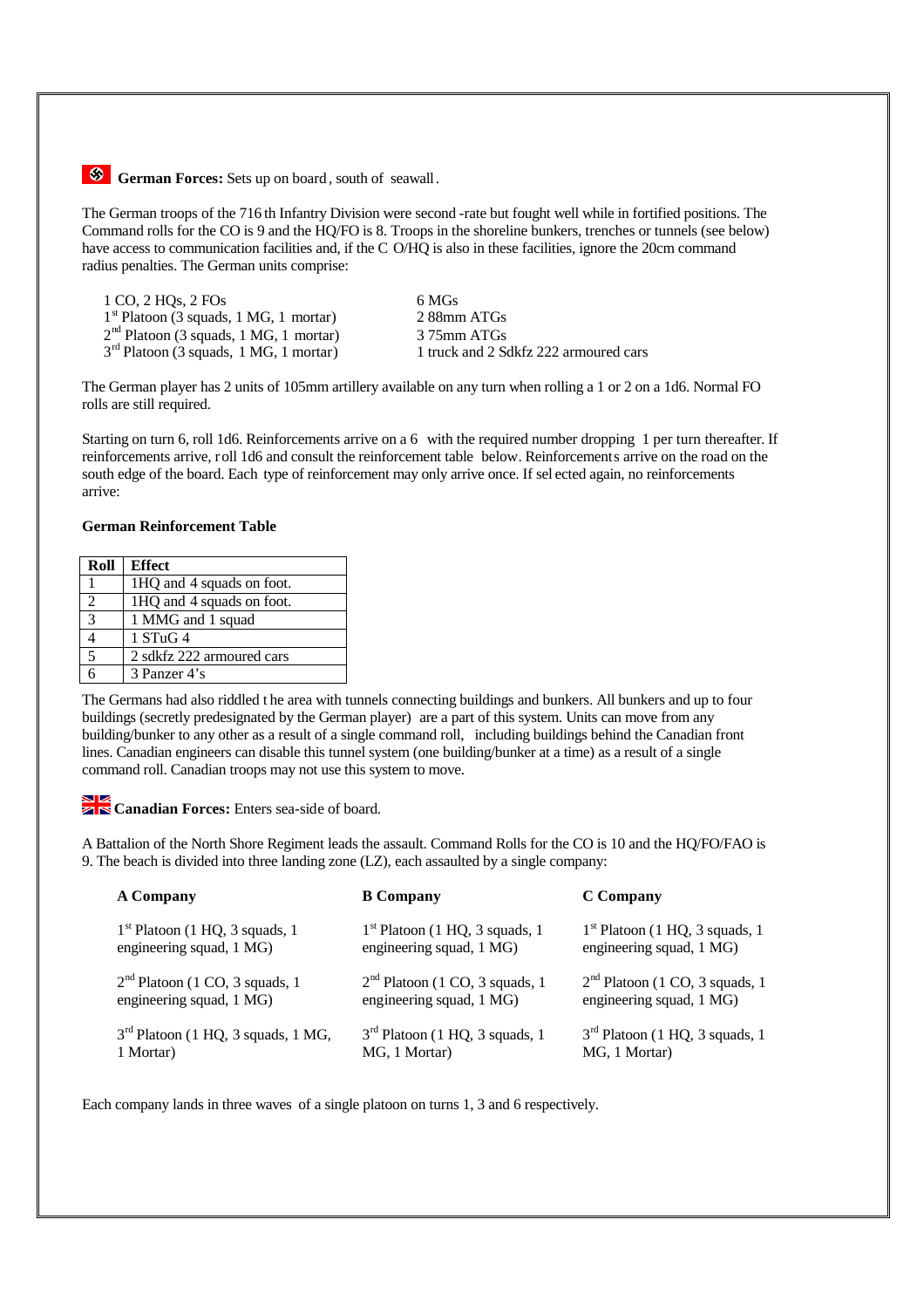The Canadian assault is supported units from the Royal Engineers and C Squadron of the Fort Garry Horse. These land as noted and may be deployed as the Canadian players see fit:

- **1 st Wave (turn 2) 2** 9 Shermans 3 Shermans 4 Shermans 3 Shermans 3 Shermans 3 Shermans 3 Shermans 3 Shermans 3 Shermans 3 Shermans 3 Shermans 3 Shermans 3 Shermans 3 Shermans 3 Shermans 3 Shermans 3 Shermans 3 Shermans 3 Shermans 3 Shermans 3 1 forward observer 1 forward observer 1 Churchill AVRE 1 Sherman flail 1 forward air officer 1 Churchill crocodile 1 Churchill crocodile 1 Sherman flail
- **nd Wave (turn 3) 3** 1 Churchill AVRE
	- **rd Wave (turn 6)**

The Allied player may call for naval gun -fire as per BKC rules on any phase where the Canadian has an FO on shore and within site of the target. Normal FO rolls are still required.

The Allied player has air support (Typhoons) available every turn when rolling >2 on 1d6. Normal FAO rolls are still required.

When a Canadian company sustains 50% casualties, all command values become reduced by 1 (this replaces the Battlegroup Break Test).

Once the beach is free from direct fire and if the Canadians have suffered +50% casualties, the Canadians may also request the commitment of r egimental reserves. The regimental reserve comprises 50% of all casualties to date but its use reduces any victory by one level.

## **SPECIAL RULES:**

#### **Terrain:**

- 1. **Mines, Wire and Trenches:** The German player may place 4 marked and 2 unmarked 10x20cm minefields as per BKC rules prior to the scenario start. At least 4 of the minefields must be on the beach area. The German player may also places 100cm of wire (in 20cmm stri ps), 100cm of trenches and 3 10x20 areas of AT obstacles. Again, 80% must be on the beach or seawall areas. The German player also has three medium and four small bunkers (without any inherent armament) to occupy immediately behind the seawall.
- 2. **Sea wall:** The seawall runs the length of the beach and provides light cover to attacking troops in base contact with it. Infantry may climb the wall and move normally, providing they start in base contact with it. It prevents vehicles from moving off the beach until breached. The wall can be bre ached by pre-game bombardment, artillery strikes, Canadian engineer stands and the Churchill AVREs (following of a successful Command Roll). Mark each breach with a piece of string.
- 3. **Water and Beach movement:** The water area represents medium to low surf. Tr acked vehicles move 1/2 speed and bog on 11 -12 on 2d6. Infantry move 3/4 speed. Hits against units in the water are doubled to reflect the vulnerability of units in the water but units are hit only on a 5 or 6 to reflect the additional cover. The beach area reduces both tracked and foot movement to 2/3 <sup>rd</sup> speed. Tracked vehicles bog on 11 -12 on 2d6. the beach does not affect hits or provide cover (except the seawall).
- 4. **Edge of the world:** Some gamers like to rush the edge of the board (thereby protecting a fla nk). To discourage this, any units ending the turn within 10cm of the east or west edge of the board (unless in a bunker, trench or building) must roll 1d6. On a 5 or 6, the unit is drawn into fighting off -board and is removed from play permanently.

#### **Troop Set-up**

The following process is designed to address the initial disposition of the troops.

- 1. German player sets up on board (or on map for added mystery).
- 2. Pre-game bombardment occurs (see below).
- 3. Canadian player sets up first wave of troops and tanks on the edge of board, keeping companies to their lanes.
- 4. German player can reposition up to 20% of infantry, guns and vehicles anywhere on the board. Guns in fortifications cannot be repositioned.
- 5. Canadian player commences beach run for first wave and rolls for amphibious events (see below).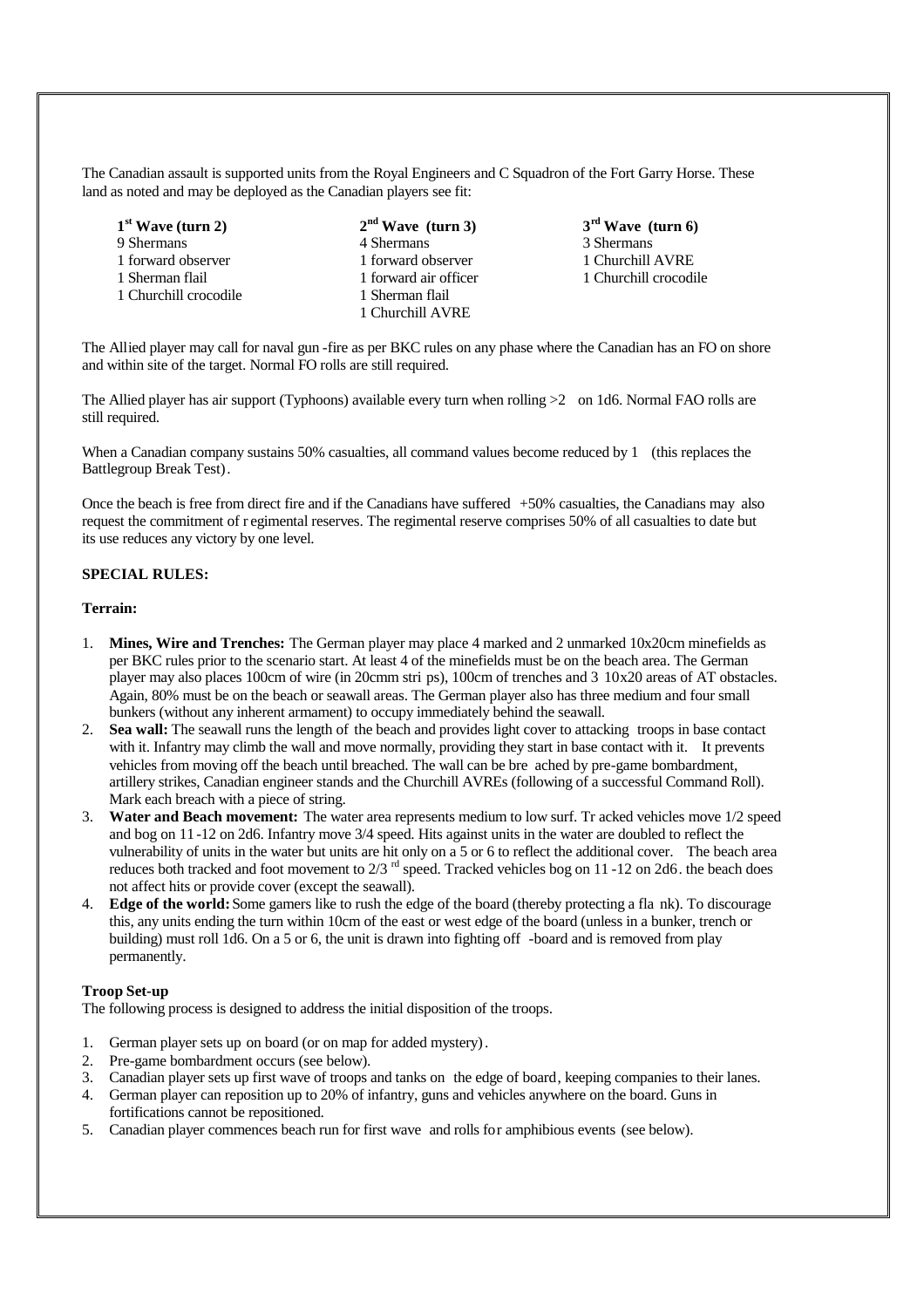#### **Pre-Game Bombardment**

The effect of the naval bombardment on Juno beach was minimal; most defenses were still intact as the first wave approached the beach. Further, delays at sea meant the Germans had ample time to prepare and reinforce. Rather than working through the results of the pre -invasion bombardment, the following process will be used.

- 1. Defender sets up troops and wire and AT obstacles. Defender also positions marked and hidden minefields.
- 2. Attacker rolls 1d6 -2 to determine number of hits on beach and water -side fortifications.
- 3. Attacker rolls 1d6 -2 to determine number of hits behind beach.
- 4. For each hit, roll 1d6 and consult the appropriate chart below: If German units on the board, p layers alternately choose damaged targets, starting with Canadian player. If German units set up on map, Canadian player indicates area of attack and German player selects unit(s) affected with 30cm.

| <b>Beachfront Hit</b> |                                          |  |
|-----------------------|------------------------------------------|--|
| Roll                  | <b>Effect</b>                            |  |
|                       | One beach obstacle (e.g., wire, AT)      |  |
|                       | destroved                                |  |
| 2                     | One waterfront fortification (e.g., pill |  |
|                       | box, seawall) is destroyed. Guns         |  |
|                       | inside a pill box are KIA; troops KIA    |  |
|                       | on 1-3 on 1d6. Sea wall breach allows    |  |
|                       | vehicles to cross.                       |  |
| 3                     | One squad is KIA.                        |  |
| $\overline{4}$        | One squad is KIA.                        |  |
| 5                     | Shellhole appears on beach. Provides     |  |
|                       | cover for infantry but impassable to     |  |
|                       | vehicles. Any minefield or obstacle in   |  |
|                       | the area is destroyed.                   |  |
| 6                     | One beach obstacle (e.g., wire, AT)      |  |
|                       | destroyed; one beach obstacle            |  |
|                       | damaged and halved in effect.            |  |

| <b>Inland Hit</b>           |                                         |  |
|-----------------------------|-----------------------------------------|--|
| Roll                        | <b>Effect</b>                           |  |
|                             | One building is destroyed Any troops    |  |
|                             | inside are KIA. Building burns for rest |  |
|                             | of scenario.                            |  |
| $\mathcal{D}_{\mathcal{L}}$ | One squad is KIA.                       |  |
| $\mathcal{E}$               | A section of road is shelled and made   |  |
|                             | impassable to vehicles.                 |  |
| 4                           | One squad is KIA.                       |  |
| 5                           | One vehicle or gun is KIA.              |  |
| 6                           | Shellhole appears behind beach.         |  |
|                             | Provides cover for infantry but         |  |
|                             | impassable to vehicles.                 |  |

## **Landing Troops**

The Canadian infantry companies land in three distinct zones (each  $1/3$  <sup>rd</sup> of the width of the shoreline). When a portion of each company is due to enter, it is positioned within its lane along the edge of the board (note that support units are not subject to these limitations and may appear in any lane). Once the Canadian player has position the inbound troops (and in the initial turn, the German player has redeployed), the Canadian player then rolls 1d6+2 to determine the number of unanticipated amphibious events that happen to the wave. For each event, roll 1d6 on the event table below. Players alternately choose affected units, starting with Canadian player.

| Roll           | <b>Effect</b>                                                                                    |
|----------------|--------------------------------------------------------------------------------------------------|
|                | Two units delayed 1 turn.                                                                        |
| $\mathcal{L}$  | One unit drifts 2d6 inches. Roll 1d6 odds/evens to determine direction. Drifting off the board   |
|                | eliminates the units from further play. Drifting into a different company's LZ means control of  |
|                | the unit is transferred to the company which co ntrols that zone. Control can be reasserted on a |
|                | successful command roll once ashore.                                                             |
| $\mathcal{R}$  | One unit is swamped. Vehicles KIA. Infantry rolls 1d6: odds it is suppressed; evens it is KIA.   |
| $\overline{4}$ | One unit hit by enemy fire and suppressed.                                                       |
| $\overline{5}$ | Two units drift 2d6 inches. Roll 1d6 odds/evens to determine direction. Drifting off the board   |
|                | eliminates the units from further play. Drifting into a different company's LZ means control of  |
|                | the unit is transferred to the company which controls that zone. Control can be reassert ed on a |
|                | successful command roll once ashore.                                                             |
| 6              | One unit grounds during the run in. Troops are delayed one turn. Vehicles are lost from play.    |

**Amphibious Event Table**

Once all effects are resolved, the Canadian troops are placed on the north edge of the board and play commences.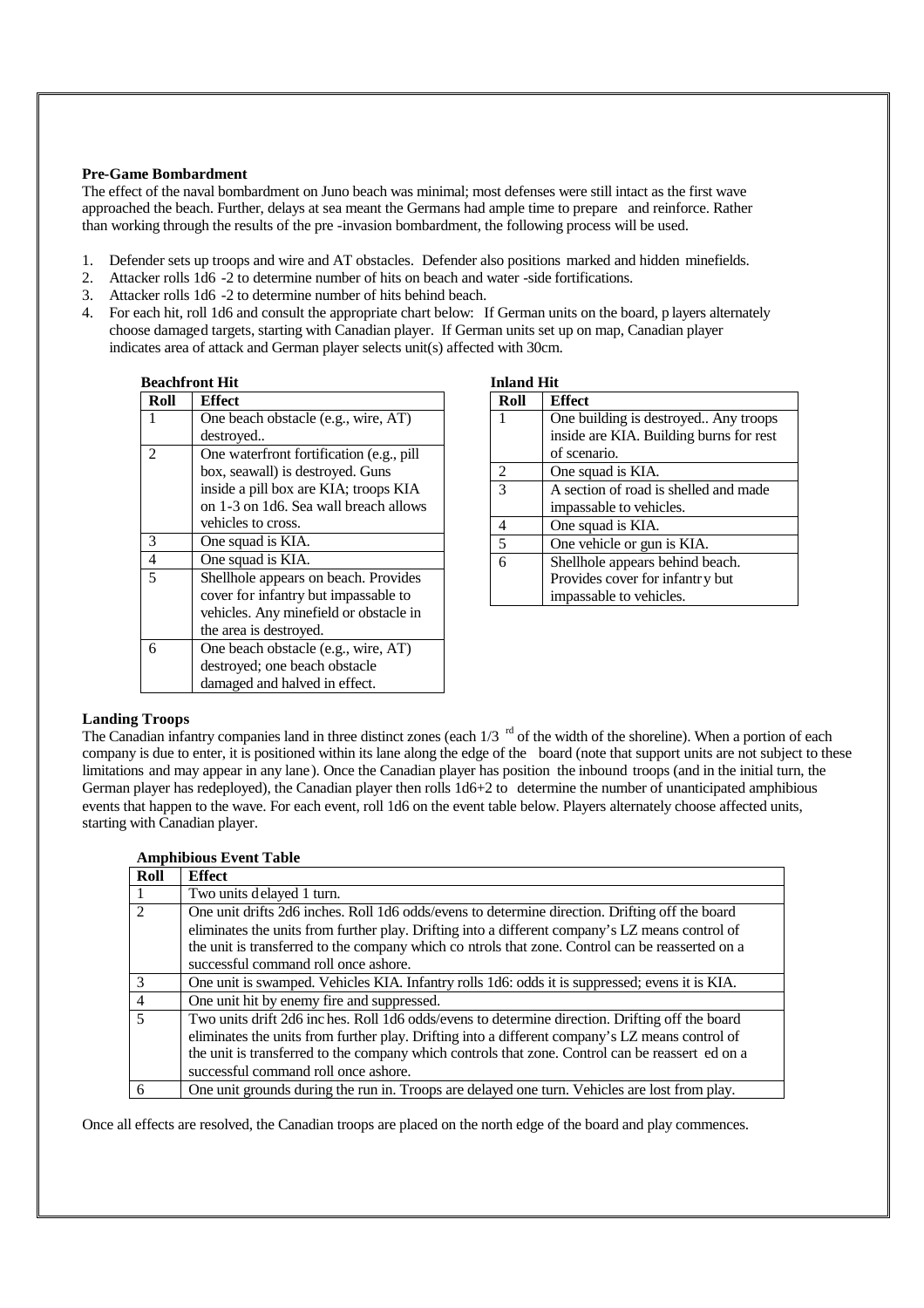## **AFTERMATH:** .

Canadian D-Day tanks were launched 1000m from shore due to a reef preventing LCTs from landing. Fourteen of the squadron's 20 tanks reached the beach, just 5 minutes after the first wave of troops. The German bunkers had escaped damage dur ing the preliminary bombardment. Minefields and weapons fire took a high toll on the first wave of attackers.

By late morning, Canadian troops had cleared through to the far side of St. Aubin. Only a massive German blockhouse (protected by roadblocks, min efields and trenches) in the middle of the village remained. Underground tunnels, however, allowed German troops to reappear in previously cleared areas. The blockhouse was cleared in early evening. In the meantime, North Shore's C - Company penetrated 4km i nland to the town of Tailleville, another German stronghold.



**Battle of the Bulge**: hey what, I thought this was Juno Beach!

**DESIGNER'S NOTES:** The scenario reflects (more-or-less) the OOB and events of the invasion. Obviously, it isn't a perfect recreation (any suggestions would be welcomed) but I believe it plays well. The OOB is based on 1unit=1squad/vehicle, but it seems to play more like platoon level (in which case the OOB is out of whack). The playtesters liked it and it seems to work well visual ly.

The Canadian forces significantly overmatch the Germans (4200 pts to 1700 pts) but face a variety of challenges related to getting ashore and off the beach which off-set this numerical superiority somewhat. The Canadian player can attain the historica l outcome but it will require some luck and some skill. The German player obviously won't be able to push the Canadians back into the sea (a regimental reserve has been added , just in case) but can slow them down and perhaps deny them a convincing or major victory.

The game contains various random elements (i.e., pre -game bombardment and amphibious landing events) which should enhance replayability as no two games will be precisely the same. Using random tables also speeds set -up (we roll enough dice with out resolving naval bombardment too) and avoids the necessity of representing landing craft (which is pricey). These rules seem to work well in playtesting (creating disorder but not really throwing the game either way), especially with an umpire